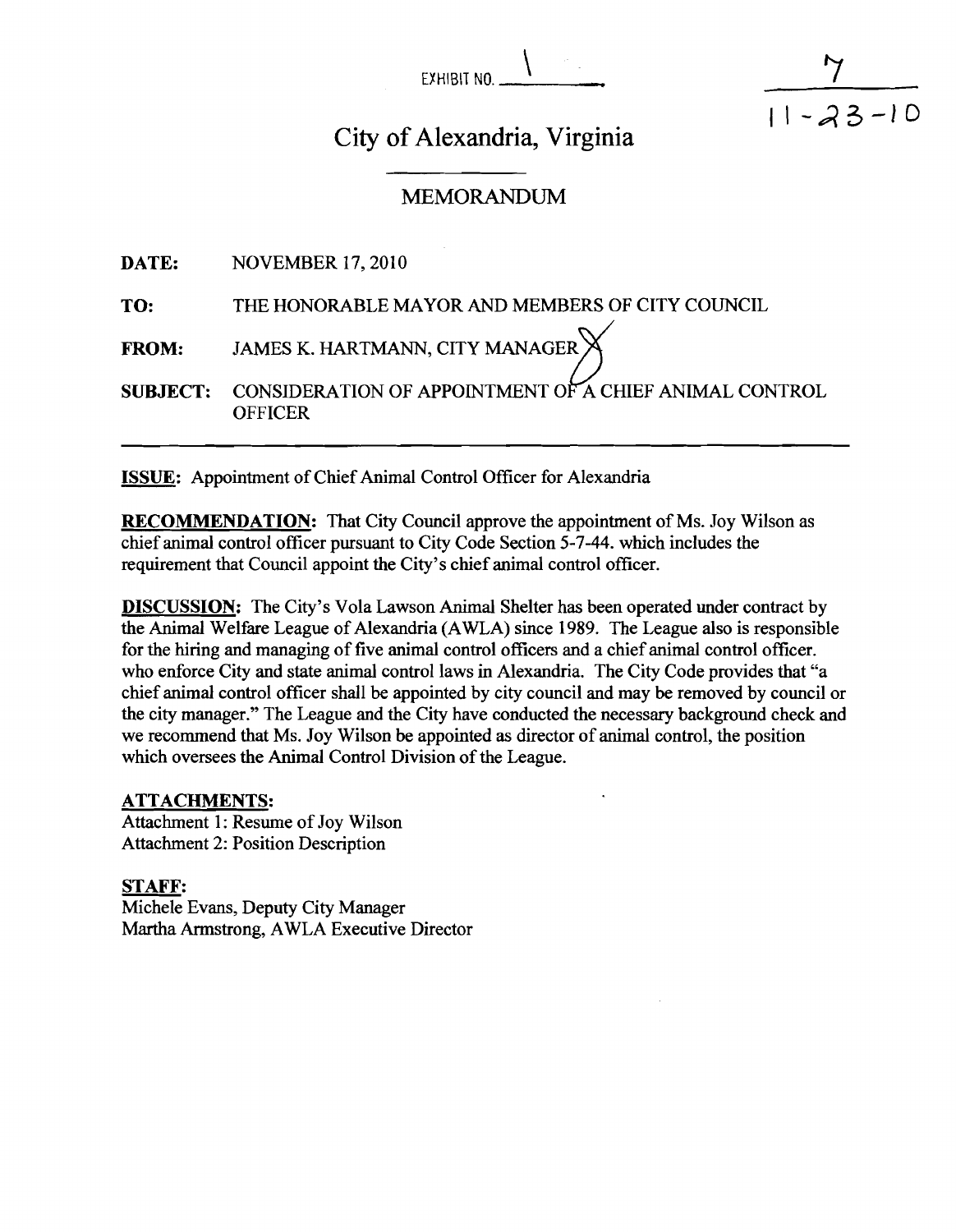# **Joy Lynn Wilson**

# ..................................

**Objective:** Seek the Position of Director of Animal Control

**Summary:** Remarkably knowledgeable, efficient and reliable Animal Control Dispatch Supervisor, with over six years experience maintaining all functions of the Animal Control Dispatch office including, but not limited to supervising all Dispatchers, assisting the public with animal control complaints and emergencies, database upkeep, training staff and Dispatchers on Chameleon software and helping to maintain all license issues for the Jurisdiction.

# **Summary of Qualifications**

- Virginia Animal Control Association Member Active 'ti1 12/2011
- National Animal Control Association Member Active 'ti1 12/2011
- Certified as a Chameleon Software Specialist
- Uncommon ability to be courteous and understanding of the public in the sensitive environment of animal control.
- Strong knowledge of Virginia Comprehensive Animal laws
- Strong track record of team-building among department staff
- Excellent ability to train Officers and Dispatchers on computer software and troubleshoot.
- Proven ability to read and write sufficiently and to understand and carry out complex instructions.
- Proven ability to multitask in a high stress environment.
- Strong ability to handle animals that are a danger or threat to the public.
- Proven ability to perform tasks without direct supervision.
- Excellent communication skills.
- Profound ability and willingness to work extra hours during a normal work week, weekends, and holidays.

# **Professional Experience Animal Welfare League of Alexandria**  8/2010- Present **Animal Control Manager**

- Organize and assign daily activities relating to Animal Control
- Monitor and assist in preparation of department budget, revenues, and expenses, prepares special reports as required.
- Develops policies, procedures, and priorities to meet established goals.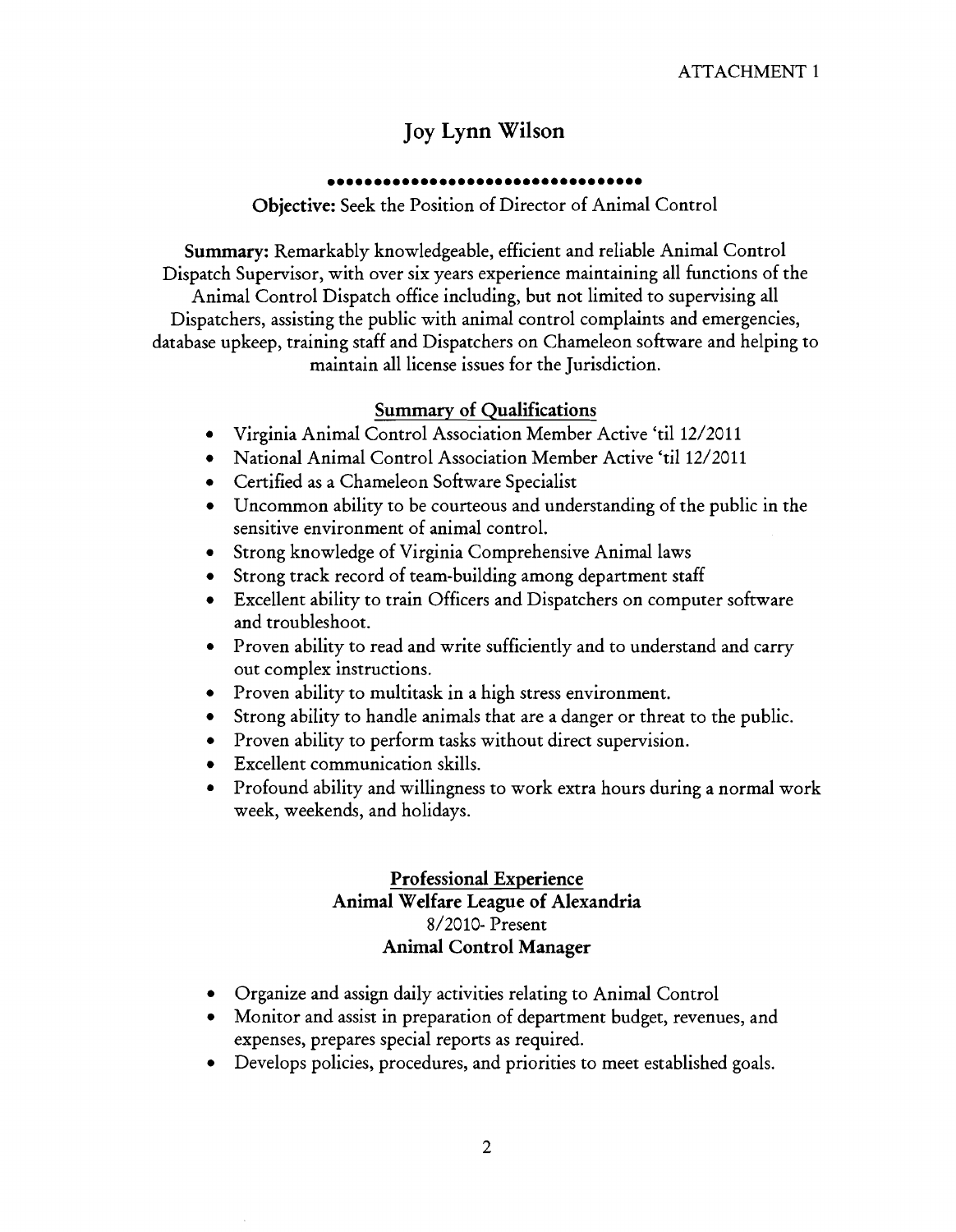- Develops supervisory and technical after-hours schedules and reviews work  $\bullet$ of Officers for completeness, accuracy, and compliance with departmental objectives.
- Acts as direct Liaison for Alexandria Police Department.
- Oversees City's rabies program within Shelter in accordance with Virginia Section 3.2-6529.
- Oversee and implement the Disaster Preparedness plan for both the shelter and the City.
- Point of contact for common inquiries or complaints from customers, regulatory agencies, or members of the business community.

## **Loudoun County Animal Care** & **Control**  2008-2010 **Lead Animal Control Dispatcher**

- Train and supervise staff in the Dispatch Office and Chameleon software.
- Answer all incoming calls to the Department.
- Dispatch Animal Control Officers for complaints and emergencies as necessary.
- Dispatch animal related calls from Loudoun County Sheriff's Office.
- Process dog and Dangerous Dog licenses.
- Prepare and print out license renewal notices and maintain license database.
- Maintain reports for Chief ACO on call volume and call types.
- Assist ACOs with Dangerous Dog Registry for Virginia database.
- Perform other duties as assigned by Chief ACO.

#### **Loudoun County Animal Care** & **Control**   $2004 - 2008$ **Customer Service/ Dispatcher**

- Assisted public to adopt animals in animal shelter and maintain records of impounded and surrendered animals.
- Schedule vet appointments for adopters.
- Enter all necessary calls and animal information into database.
- Dispatch ACOs for complaints and emergencies as necessary.
- Answer questions for the public about policies and procedures, pet care, animal control ordinances.
- Process dog licenses.
- Maintain daily cash drawer log.
- Assist the Health Department with checking quarantine animals in and out of quarantine.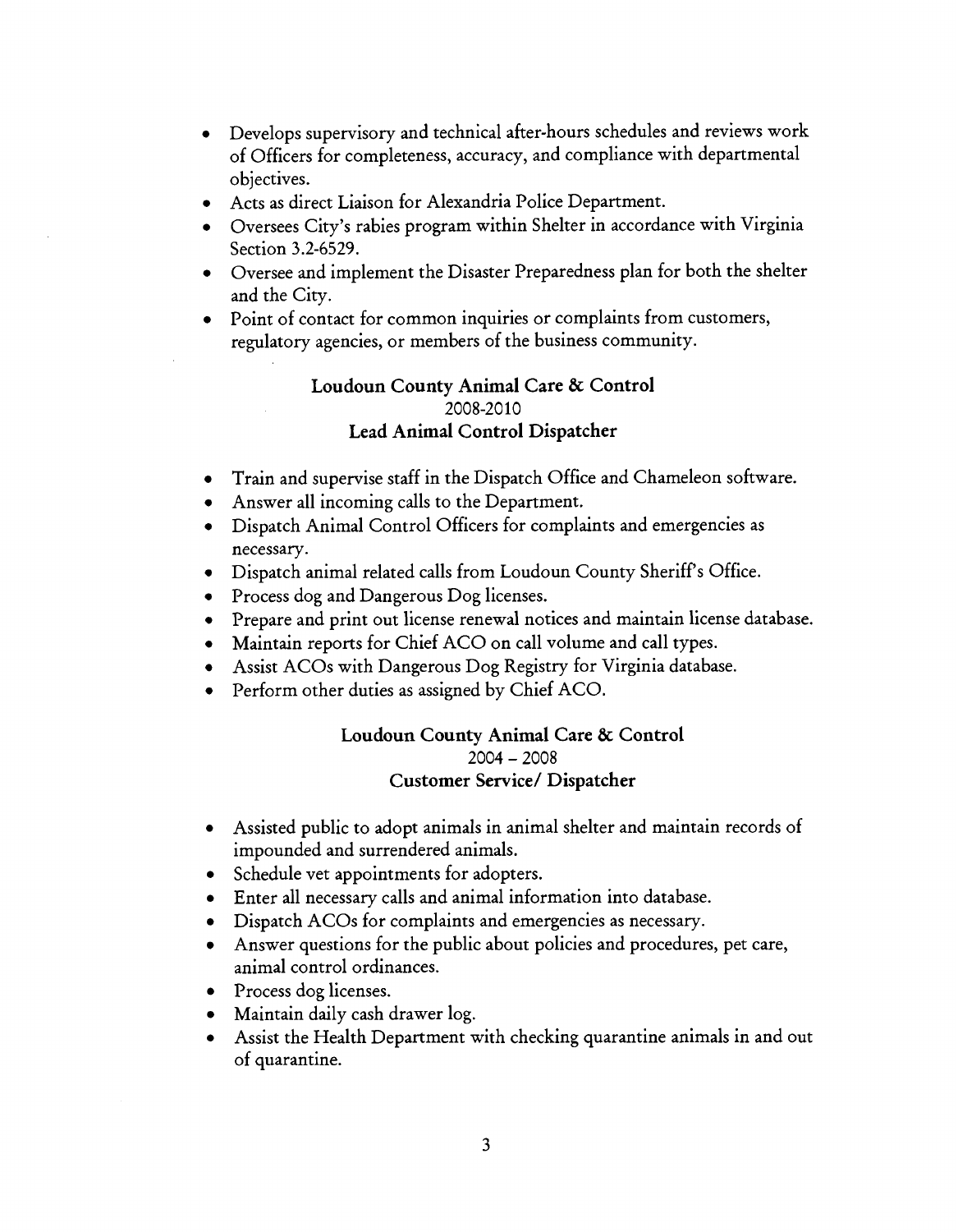# **Loudoun County Animal Care** & **Control**  <sup>2000</sup>- <sup>2004</sup> **Animal Care Technician**

- Daily care and cleaning of animals housed at the shelter, from small birds to livestock.
- Administer medications and vaccines as needed.
- Maintain daily logs for all animals.  $\bullet$
- Assist with adoptions and surrenders.
- Maintain lost and found reports.
- Perform euthanasia.

# **Marion DuPont Scott Equine Medical Center Leesburg, Va.**  1999-2000 **Veterinary Technician/ Neonatal ICU**

- Maintain accurate medical records for all patients in your care.
- Ability to accurately administer medications and fluids as prescribed by veterinarians on duty.
- Ability to run basic lab work for patients in house.
- Maintain accurate vital signs, and report condition to on call veterinarian.
- Assist with preparing patient for surgery and anesthesia.

#### **Education**

Wakefield High School Arlington Virginia Graduated 1987

Northern Virginia Community College Alexandria, Virginia 1987 -1989

> **Certifications**  Chameleon Software Specialist April 2010

Bloodsports; Investigating Animal Fighting USDA, Bethesda, Maryland October 2010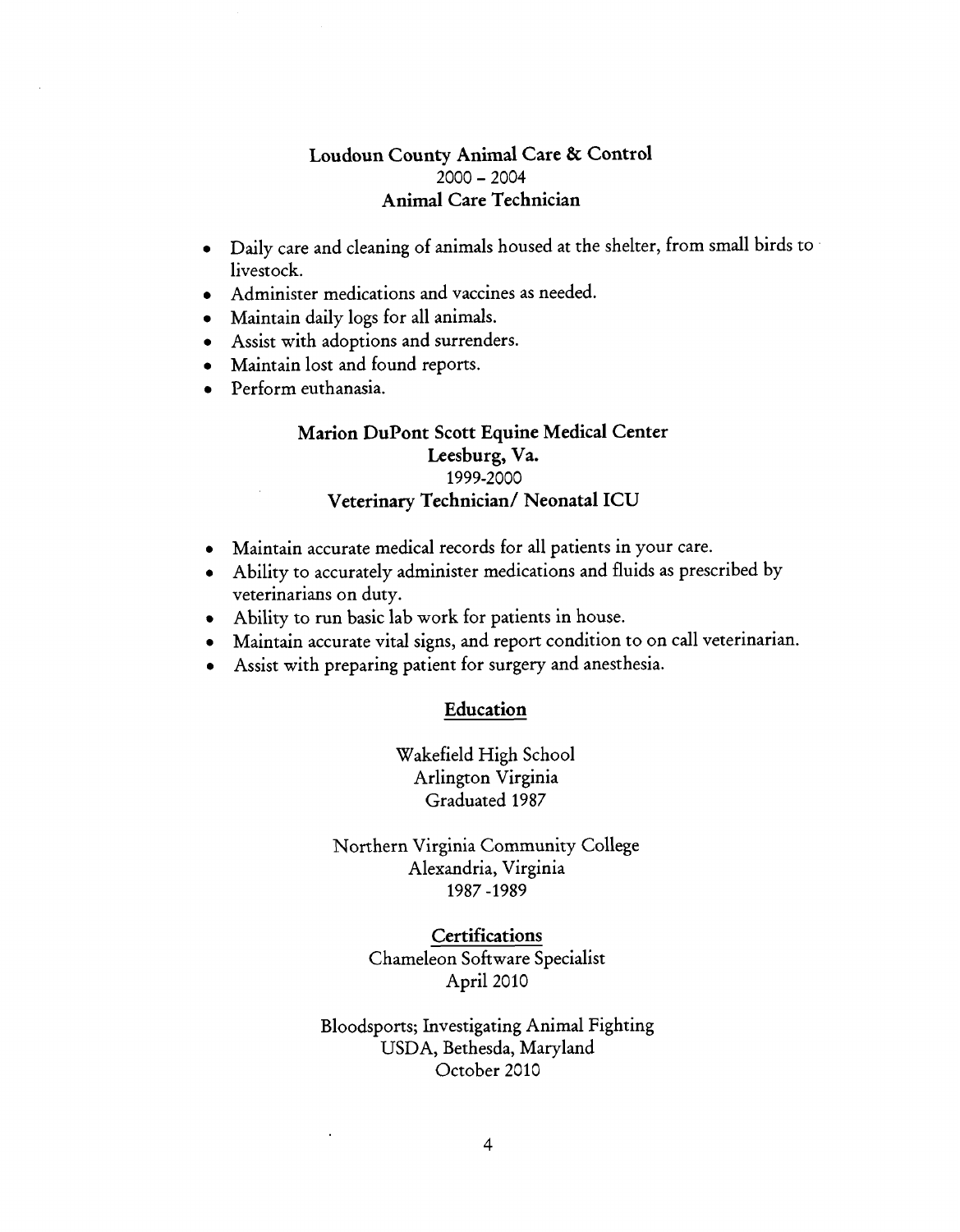Chameleon Software Conference April 2010

Virginia Animal Control Association Conference October 2008 October 2005

National Animal Control Association Conference May 2005

 $\mathbb{R}^2$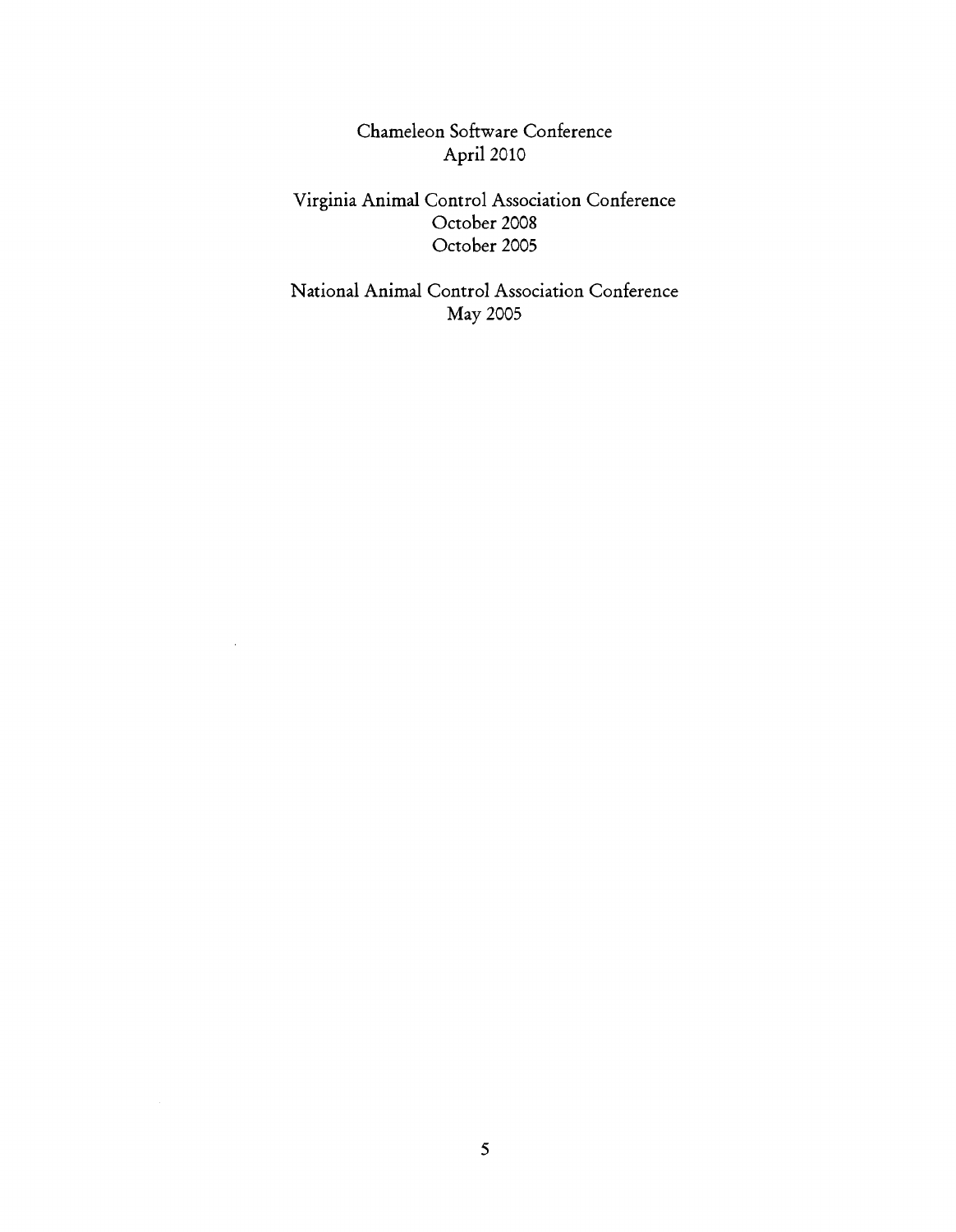**ATTACHMENT 2** 



# POSITION DESCRIPTION

| TITLE: | Director of Animal Control | <b>FLSA STATUS:</b> | Exempt |
|--------|----------------------------|---------------------|--------|
|        |                            |                     |        |

DEPARTMENT: Animal Control EFFECTIVE DATE:

JOB SUMMARY: Responsible for the overall management of the Animal Control division of the League; investigating and resolving all animal complaints; making sure all hours of duty, on-call and regular hours, are covered at all times; providing strategic and tactical leadership; and ensuring that animals within the City of Alexandria are properly and humanely cared for as the law requires.

# ORGANIZATIONAL RELATIONSHIPS:

This position is supervised by: Deputy Director/Chief of Staff

Executive Director

The position identified below report to this position: Animal Control Officers

# ESSENTIAL FUNCTIONS OF THE JOB INCLUDE: Administration:

- 1. Manage the Animal Control Department in an efficient and professional manner, and in compliance with League policies
	- a. Maintain and distribute timely, accurate and complete records and reports in the Chameleon database, as required by regulatory entities and the League
	- b. Ensure that departmental policies procedures, and guidelines are updated, in compliance with relevant regulations, responsive to League needs, and adhered to by Animal Control staff
	- c. Be able to create narrative and statistical monthly reports of departmental activities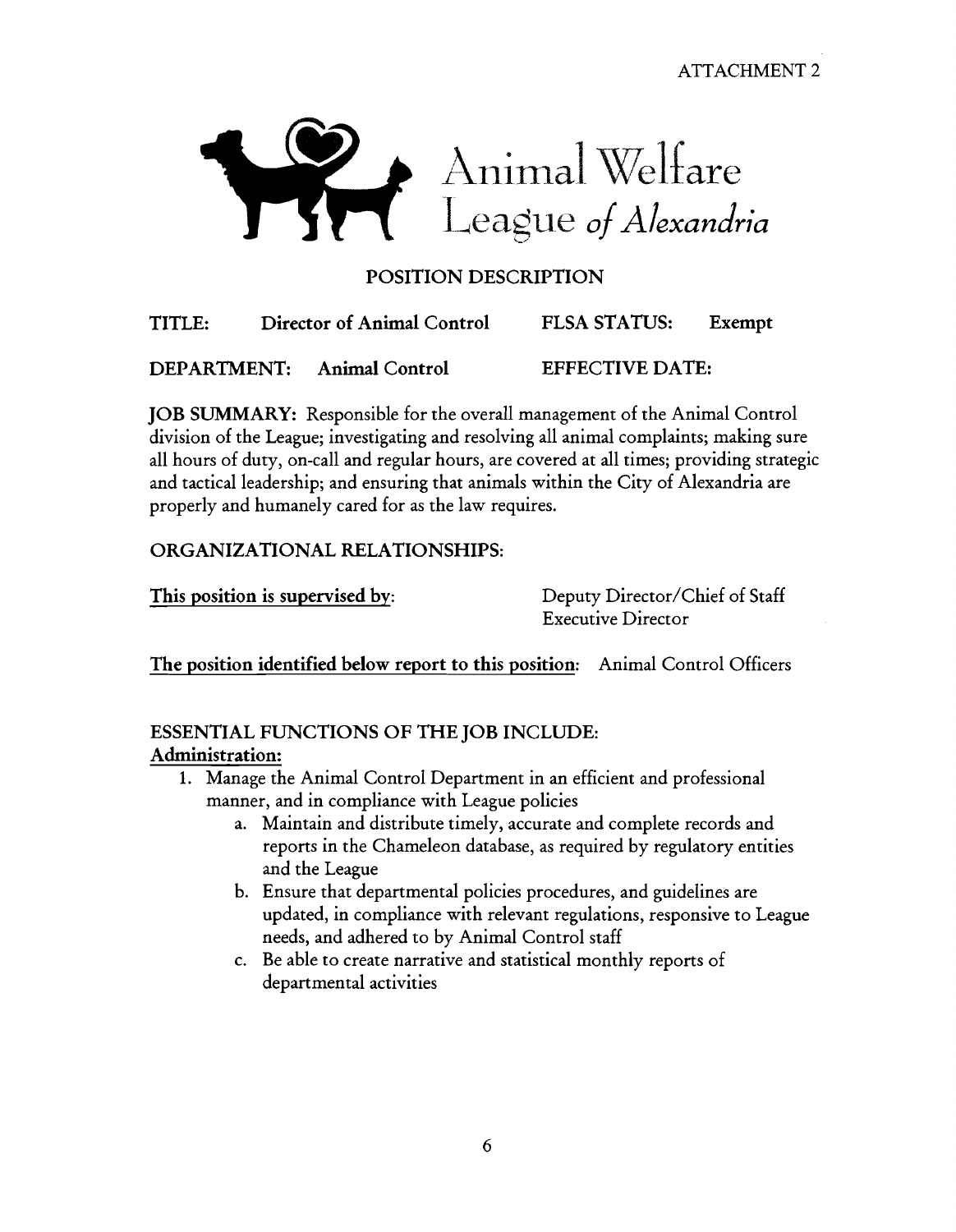- d. Ensure adherence to financial policies and procedures
	- i. Budget adherence
	- **11.** Timely approval and submitting of departmental invoices
- 2. Ensure that animal control vehicles are properly maintained and supplied with all necessary equipment, inspections are current, and that vehicles and equipment are maintained in a sanitary manner
- **3.** Develop and maintains AWLA emergency preparedness and readiness plans
- 4. Supervise, mentor, and evaluate Animal Control Officers on a daily basis and have regular staff meetings with staff
- 5. Keep up to date on state and federal laws regarding animal care and handling
- *6.* Prepare schedules for officers to ensure proper coverage is obtained on a weekly and monthly basis and be fully responsible for making sure all hours of duty, on-call and regular hours, are covered at all times by a fellow officer or League trained employee. It is the responsibility of the Chief to have the correct staffing in place and to train appropriately, when the need occurs.
- 7. Work as a team player and along side the Deputy Director/Chief of Staff of the team and regularly inform the supervising Director of any issues or concerns the department has.

# **Animal Control:**

- 1. Review all investigations in a prompt and efficient manner to assure that work has been completed
- 2. Approve closure of all cruelty complaints, ensuring that everything legally possible and prudent has been done to improve the quality of life for the animal involved, to alleviate its suffering, and the educate or take appropriate legal action with the animal's custodian
- **3.** Inspect and issue and/or approve the inspection and issuance of all City and State regulated
	- a. Pet shops
	- b. Security dogs
	- c. Dangerous dogs
- 4. Humanely euthanize animals when necessary and provide for the training of Animal Control staff in the humane euthanasia of animals
- 5. Maintain a polite, professional, and informative demeanor for other staff members, veterinarians, police department officials, attorneys, representatives from other agencies, and the general public

# **Training:**

- **1.** Assist in the development of staff orientation and training materials as it pertains to Animal Control
- 2. Provide and monitor job-specific training for Animal Control
	- a. Animal emergency call training
	- b. Commonwealth of Virginia and municipal animal regulations
	- c. Veterinary protocols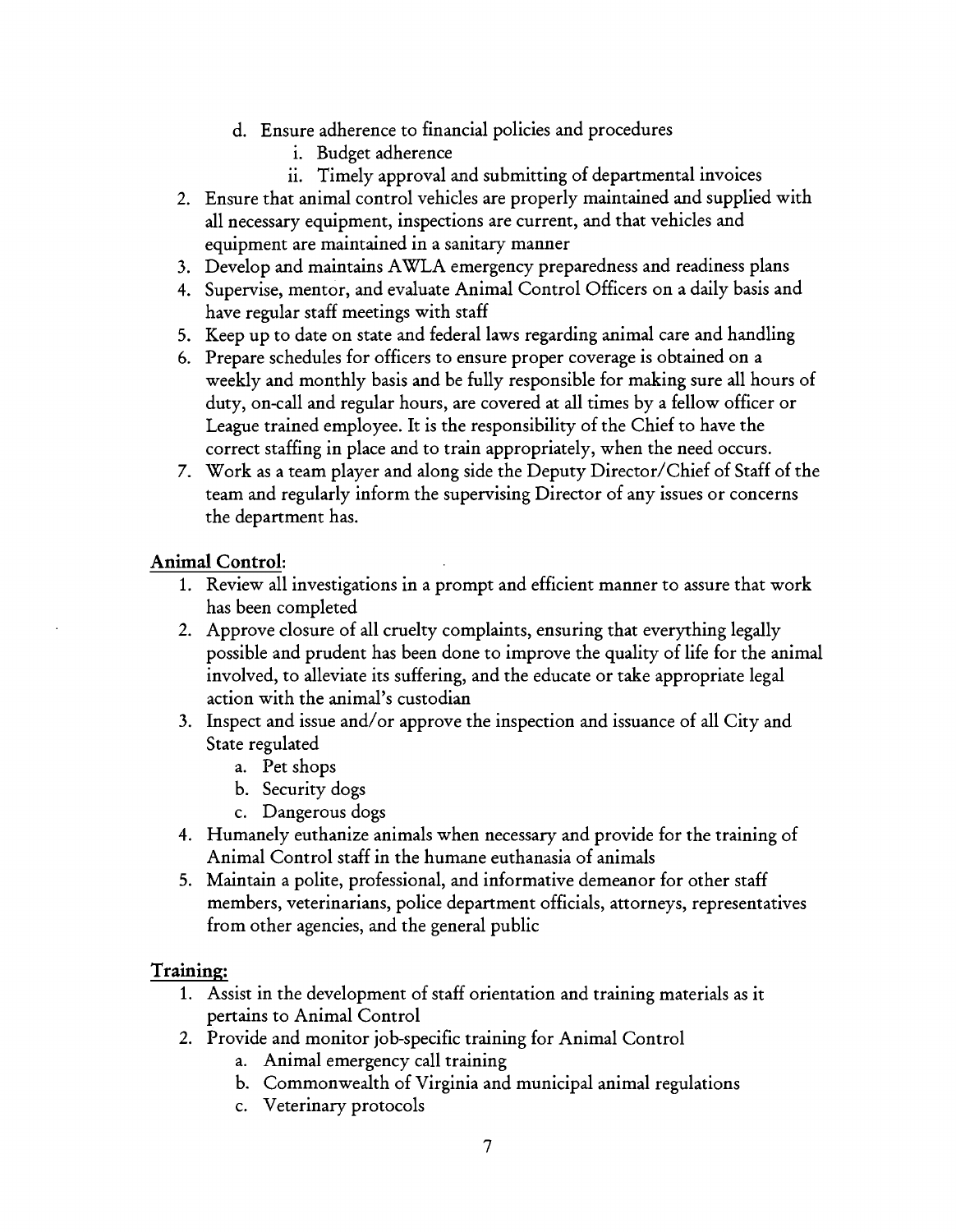- d. Statistical and legal reporting procedures, specifically Chameleon
- e. Departmental SOPS
- f. Animal care and behavior for a variety of companion animals
- **3.** Attend all mandatory training and ensure that Animal Control staff attends training that complies with the State of Virginia's regulations regarding Animal Control Officer educational requirements, as well as learn all the capabilities and features of the Shelter database, Chameleon
- 4. Provide training to non-Animal Control staff
	- a. Basic animal control laws and regulations
	- b. Handling of calls regarding wildlife and domestic animals

# OTHER DUTIES/FUNCTIONS:

- 1. Provide support to the League's team effort including, but not limited to:
	- a. Assist in keeping the Animal Control area neat and tidy
	- b. Communicate regularly with supervisors and other coworkers to ensure that they area aware of any issues pertinent to their areas of responsibility
	- c. Participate and attend in staff meetings to share ideas and suggestions for improving animal care and the quality of the organization as a whole
	- d. Other duties as assigned

# POSITION SPECIFICATIONS:

- 1. Required:
	- a. Minimum of four years of law enforcement/animal control enforcement and/or managerial experience
	- b. Minimum of four years of working with animals in an animal shelter environment
	- c. Proven ability to handle multiple tasks in a busy workplace environment
	- d. Demonstrated knowledge of State and municipal codes and ordinances
	- e. Demonstrated knowledge of companion animal behavior
	- f. Demonstrated knowledge of humane capture techniques
	- g. Current Virginia state driver's license and insurable driving record
	- h. Ability to receive rabies prophylaxis
- **2.** Desired
	- a. Proven ability to manage a department in a stressful and physically demanding environment
- **3.** Education/Training
	- a. College degree, preferably in law enforcement or behavioral science. Equivalent work experience and a high school diploma will be considered
	- b. Current VA animal control officer certification or ability to become certified within two years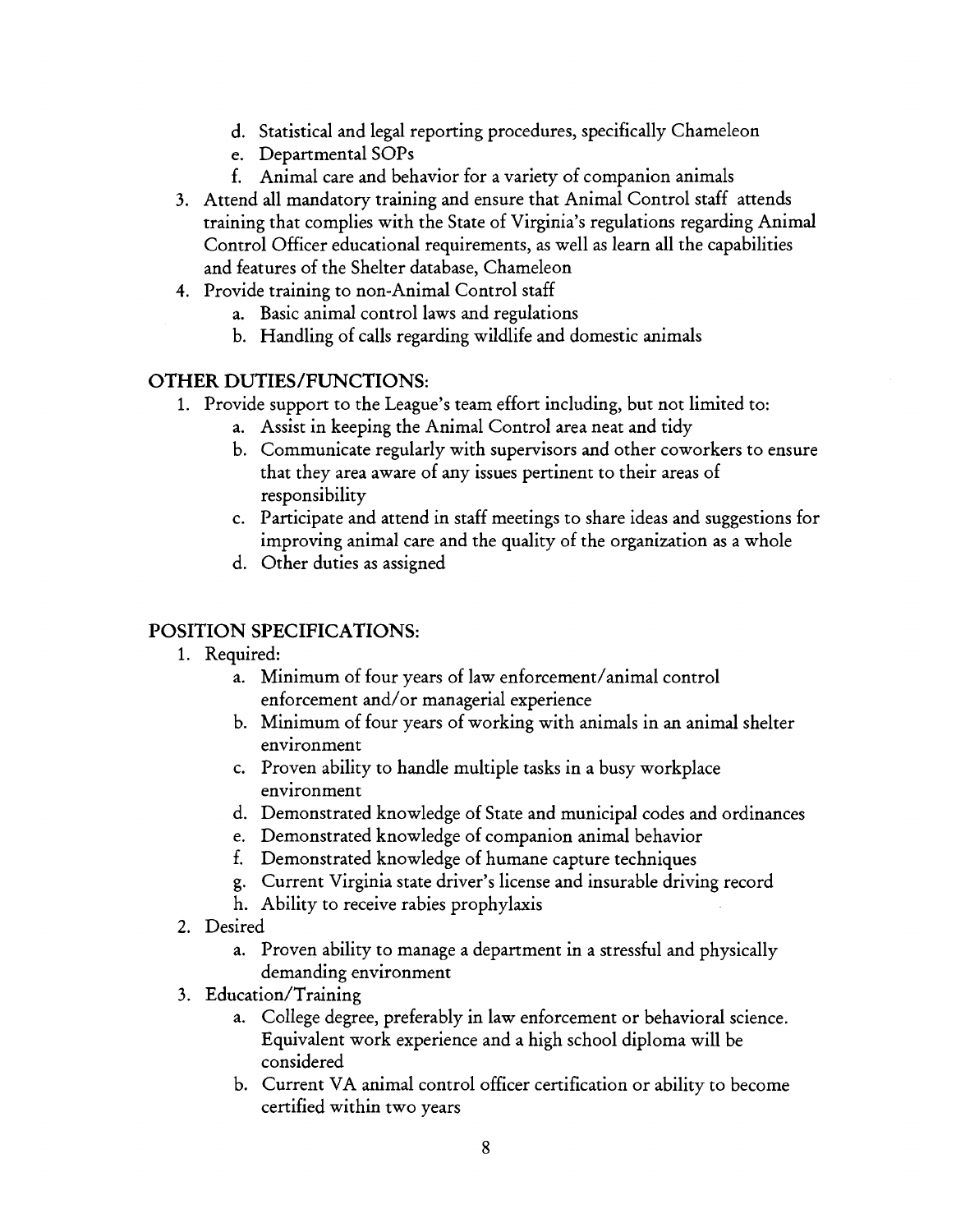- c. Current state certification as a euthanasia technician or ability to become certified within six months
- d. Current certification in immobilization techniques or ability to become certified within six months

# WORKING CONDITIONS:

- 1. Indoors in a high noise air-conditioned/heated building, outdoors at shelter, or at various locations depending on nature of emergencies
	- a. When on call situations may involve sometimes unsafe and uncomfortable conditions where exposure to environmental factors such as human or animal violence, disease, traffic, wetness, dust or equipment and machinery pose a risk of injury
- **2.** Equipment use:
	- a. Includes use of PC, laser printer, copy machine, fax machine, telephone
- 3. Work hours:
	- a. Work hours will vary, and evening, weekend, and holiday hours will be required on a regular basis

# MENTAL, PHYSICAL AND COMMUNCIATION DEMANDS:

- 1. Regular exposure to animals, cleaning chemicals, fumes, dust, animal feces, bites, scratches
- **2.** The employee must frequently lift and/or move up to 100 pounds.
- 3. Specific vision abilities required by this job include close vision, distance vision, peripheral vision, depth perception and the ability to adjust focus.
- 4. Regularly required to sustain a full 8-10 hour day of driving, walking, bending, and physical activity in the field.
- 5. Strong data entry skills and the ability to maintain accurate records in Chameleon
- *6.* Requires working alone or with minimal supervision. Must be self motivated.
- **7.** Requires patience and tact when working with difficult, emotional, or angry people.
- 8. Requires clear verbal communication over the telephone and intercom systems to internal and external individuals.
- 9. Requires treating people and animals in a pleasant, courteous and professional manner.

This position description in no way states or implies that these are the only duties to be performed by the employee occupying this position. Employees will be required to follow any other job related duties required by their supervisor. This document does not create an employment contract implied or otherwise, other than an "at-will" relationship.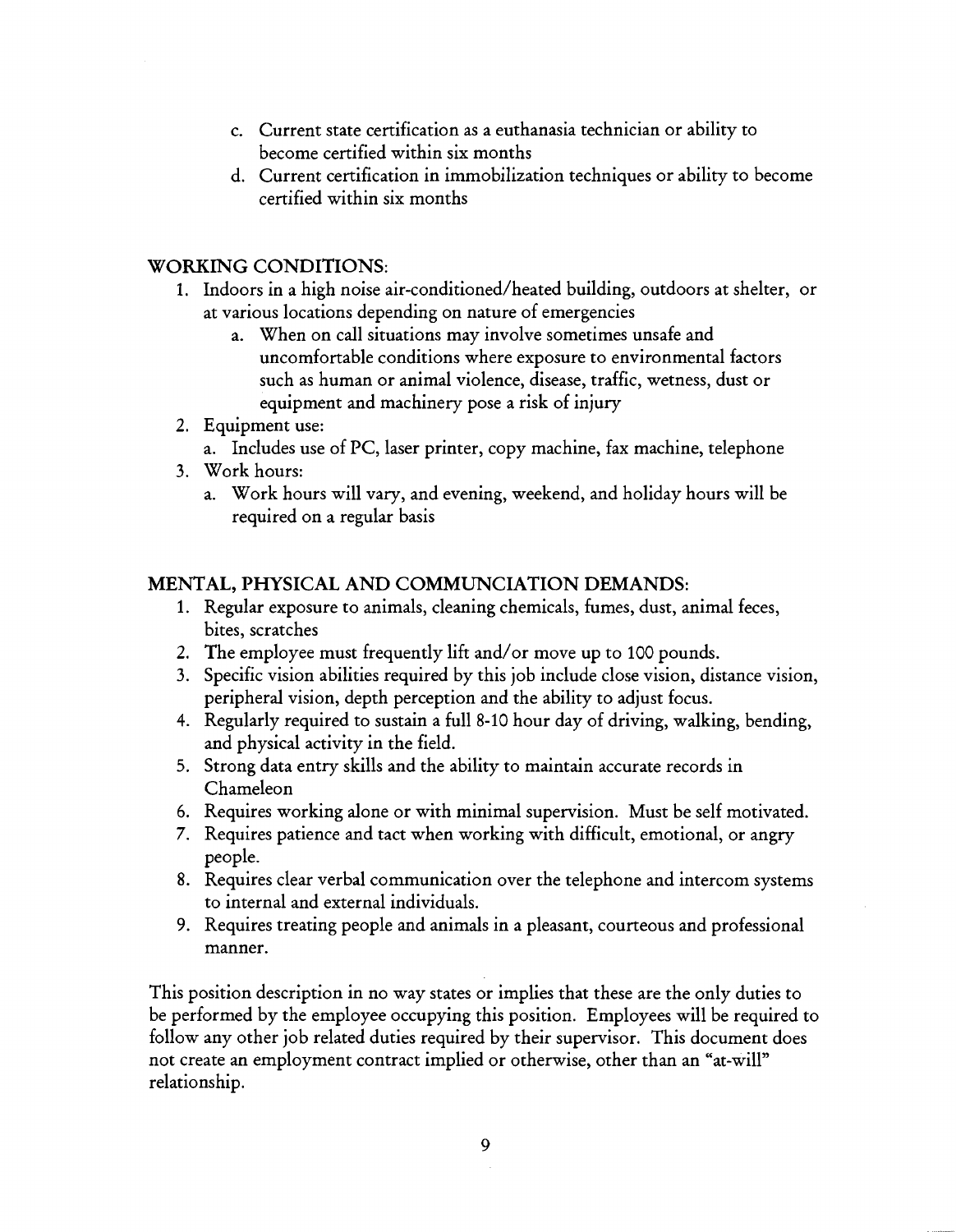APPROVED: CHIEF OF STAFF/DEPUTY DIRECTOR DATE

# EXECUTIVE DIRECTOR

DATE

PLEASE SIGN:

POSITION'S INCUMBENT DATE

Revised November 12,2010